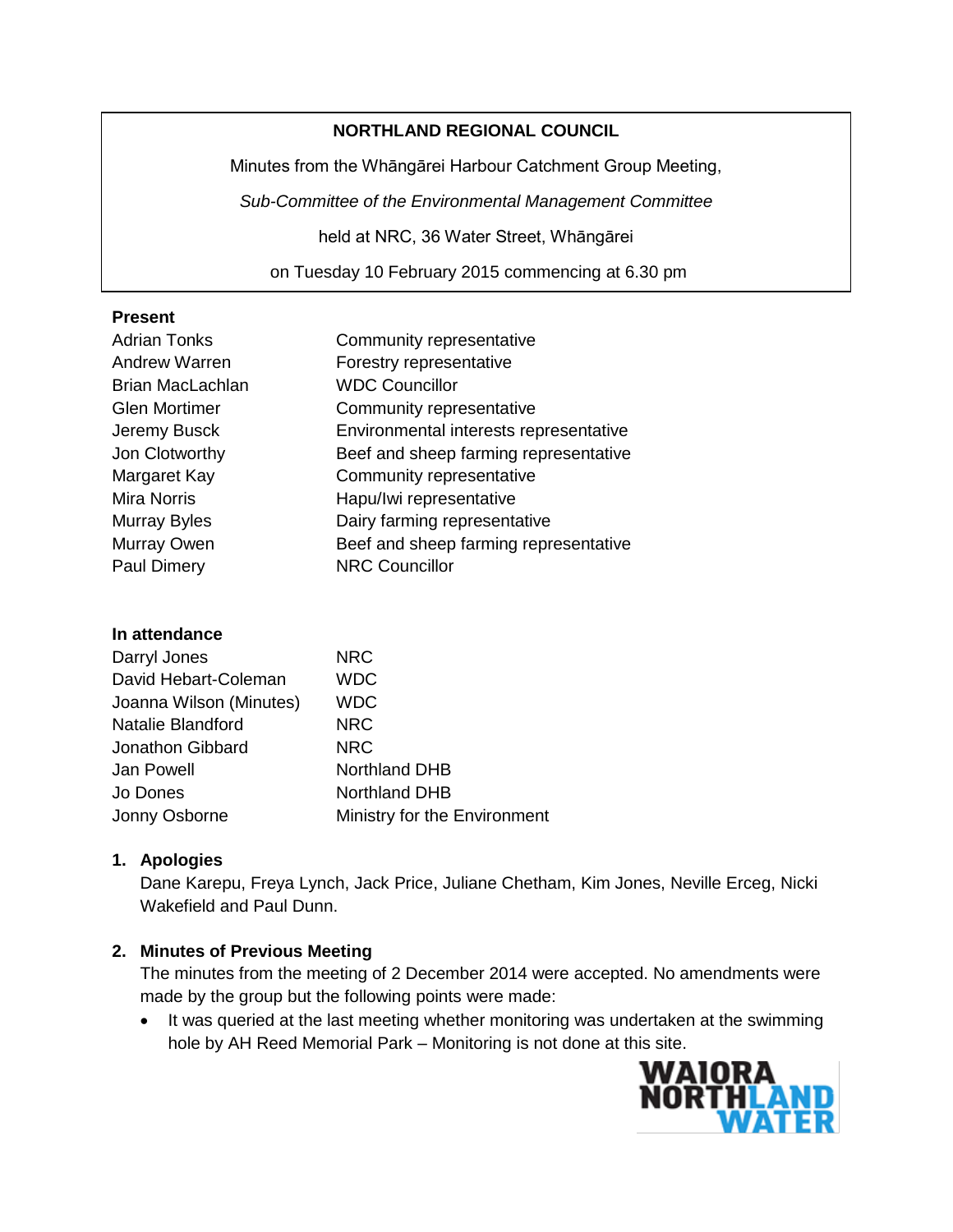- At the last meeting Pohe Island landfill was discussed. Monitoring is done at Pohe Island. **Action:** David will circulate a map of monitoring station locations before next meeting. There was discussion and concern around leachate from the landfill causing health issues as well as leachate into the harbour. Monitoring results from the landfill to be circulated. **Action**: To be added to a future agenda.
- Question was raised as to the reference to the claim that 35% of the nutrient discharge in the harbour was coming from the WWTP. **Action:** David to follow this up.
- Three pieces of information were circulated by Andy Warren in follow-up to the catchment group field trip on 22 November: (a) Trends in turbidity and stream health in the Ngunguru River (2000-2010) by Stark (2010), (b) a map of exotic forests in the Whāngārei Harbour catchment, and (c) Key graphs from the Pakuratahi Land Use Study. The Stark report, while focused on the Ngunguru catchment, dealt with the same forest plantation that also flowed into the Whāngārei Harbour. Three sampling points on river at forest – entry, exit and control (indigenous catchment not touched), monitoring pre- and post-harvest. Very little change in water quality entering and leaving the forest over four years. **Action:** Darryl to circulate full report with minutes.
- There was discussion around sediment input into the Harbour. One pipe at Onerahi is producing a large amount of sediment. Sea grass is being covered by sediment, which is affecting marine organisms, particularly shellfish stocks.
- **3. Feedback from Member Networks** Nothing Discussed

# **4. Actions Undertaken**

- Summer students at NRC have been working on several projects, which will be presented at a later meeting:
	- o Fish barriers on the Raumanga and Waiarohia Streams
	- o Seagrass survey update.
- NIWA sediment source tracking project is continuing. The report should be completed in the next month. There was discussion around the validity of sediment profiling. It was raised that the industries might be blamed for sediment where land development has taken place following rural land use e.g. subdivision post-agricultural block, roading etc. The sediment would reflect the original land use and not the development activity. There was discussion around road construction discharges of lime and cumulative effects of smaller un-consented earthworks.

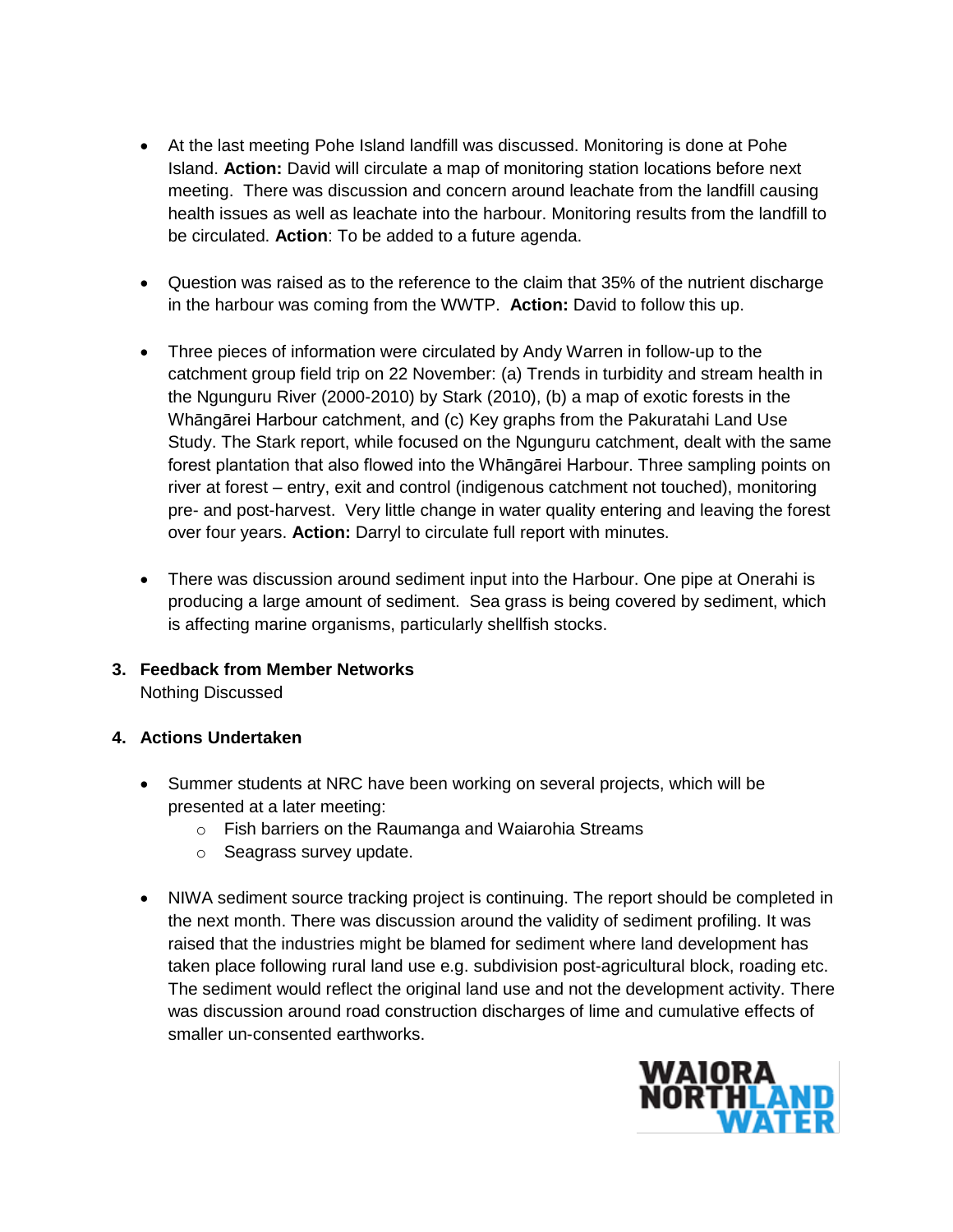- There was concern over timings of information being received by the group in time to make a recommendation. The next 6 months will be focusing discussions further.
- WDC Wastewater Capital Strategy Fund paper based on the priorities recommended at the December 2014 meeting will be going to the March 2014 WDC Infrastructure Committee for approval.
- Andrew Carvell, WDC will come to a future meeting to discuss stormwater consents Port Road and the City.
- The question of engaging a facilitator was raised. It was queried about the experiences of other catchment groups who are further into the process. Hawke's Bay have had a facilitator throughout their process. There was a feeling that a facilitator was not required now but could be beneficial at a later date. The facilitator would assist in the process of setting objectives and it would be preferable to have a facilitator who is familiar with the subject matter. The group will look into this further. **Action:** David will circulate some information on this.

# **5. Discussion – What have we learned this year?**

The group undertook an exercise around assiuses and values, our knowledge of the current situation re water quality and quantity, and how these feed into measurable factors/attributes/indicators that can be used in setting objectives.

For the exercise each of the nine values has a table with descriptions taken from the National Policy Statement, and the measureable factors/attributes/indicators that affect the uses and values. The specific values identified by the group previously are also noted. The group was asked to work through the tables and add any other factors etc. that should be added to improve the particular use and value.

Good discussion was held and factors/attributes/indicators were brainstormed for five of the nine tables. The remaining four will be completed at the next workshop.

**Action:** The information added to the tables during discussions will be circulated with the minutes.

# **6. General Business**

The group has been approached by Landcare Research to participate in a nationwide survey of collaborative groups. A sheet containing the questions that will be asked in the survey was